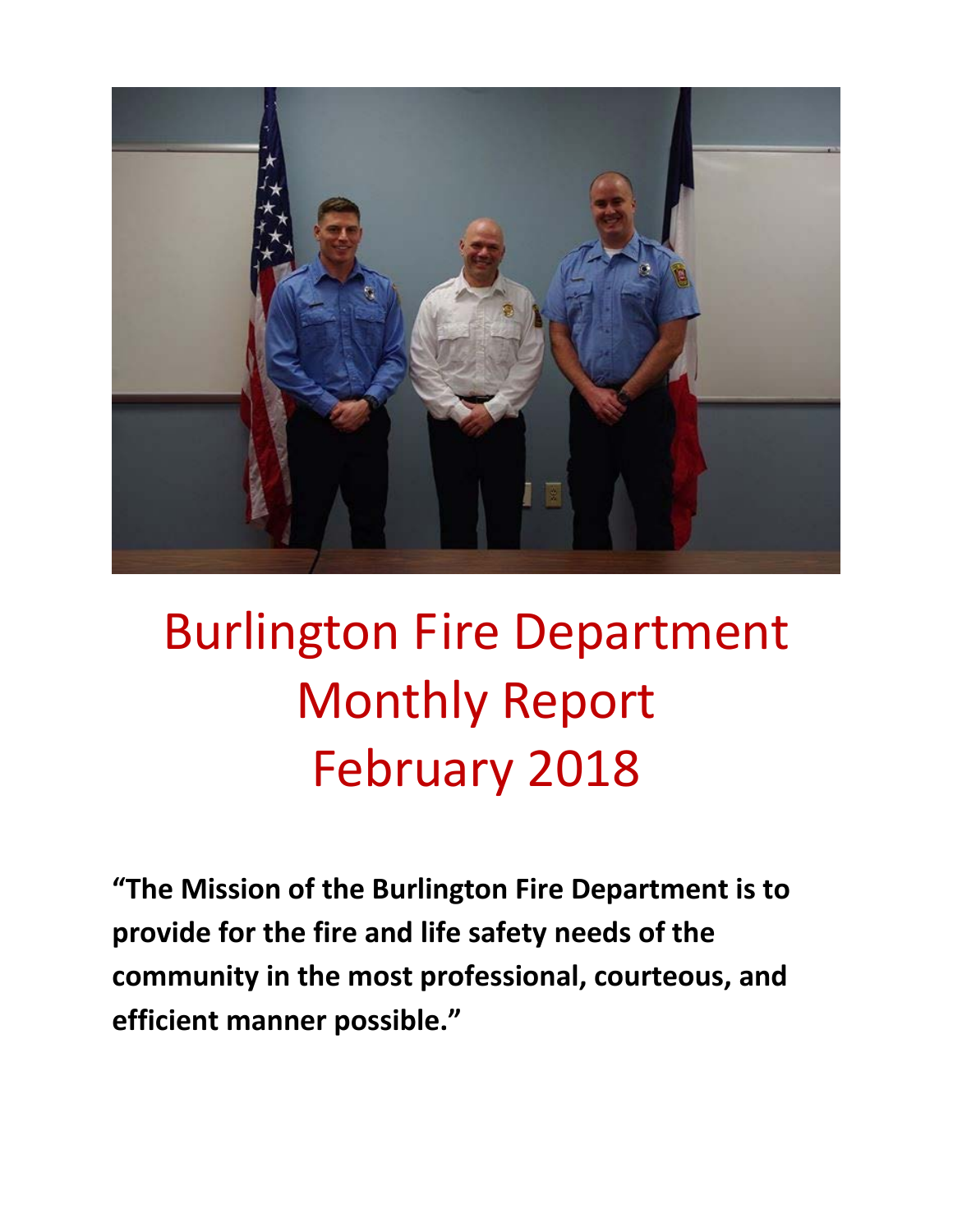#### **Operations**

We had 378 calls for service in February, including 310 EMS calls and 68 fire calls. 152 calls were overlapping. 271 calls (72%) were within the city limits of Burlington. The average response time for all emergency calls was 6 minutes and 54 seconds. For the city of Burlington, the average response time was 5 minutes and 30 seconds.

A promotional ceremony was held on February  $13<sup>th</sup>$ . Jason Wagoner was promoted to Battalion Chief, Nathan Toops promoted to Captain, and Luke Sneller promoted to Lieutenant.





#### **Training**

There were 326 hours of training recorded in February. Our CPR instructors held several classes with 58 people being certified in CPR for February. Other training included recruit training, mental health education, and our regular EMS formal education classes.

On February  $27<sup>th</sup>$  the Fire Department hosted a pipeline emergency tabletop drill. Representatives from all Des Moines County fire departments, Burlington and West Burlington Police Departments, Alliant Energy, Burlington Public Works, International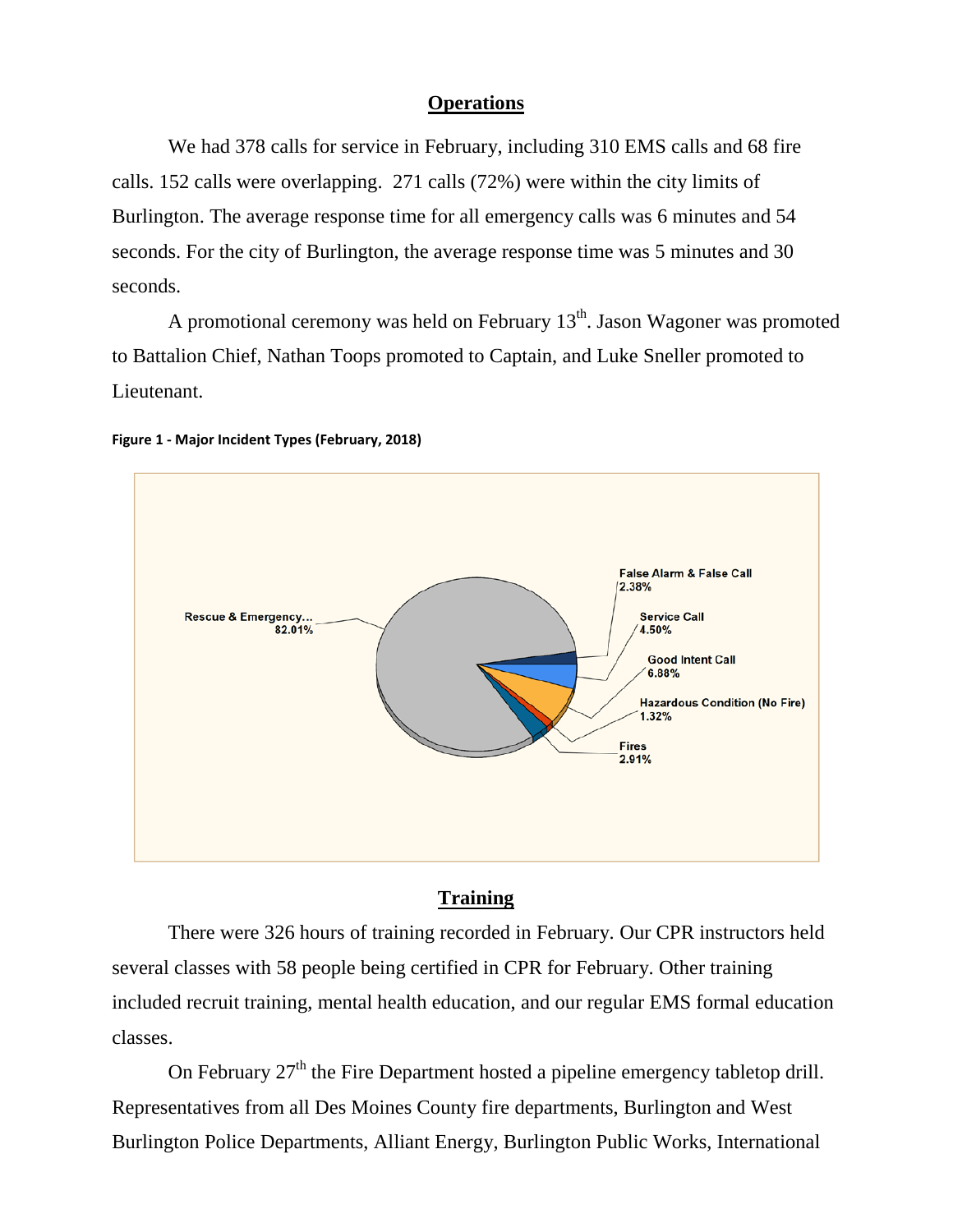Association of Fire Chiefs, Des Moines County Emergency Management, Great River Medical Center, and TransCanada Pipeline were present. This drill was the result of previous meetings with the International Association of Fire Chiefs, TransCanada Pipeline, Des Moines County Emergency Management, and area fire departments. The purpose of these meetings was to prepare responders (public and private) for a pipeline emergency as several pipelines are located in the county.





#### **Fire Prevention**

Fire Marshal Crooks completed 29 inspections in February. He also conducted and witnessed various sprinkler and fire alarm tests, conducted non-required inspections, and met with representatives from several buildings including the new police station, McConnell Lofts, Sterzing Food Company, and the Tama Building. Shift #1 was able to tour the Sterzing Food Company building for fire pre-planning purposes. Crews installed 3 smoke alarms in February.

February  $20<sup>th</sup>$  marked the 15 year anniversary of the Station Night Club Fire in West Warwick, RI. The fire claimed the lives of 100 people and injured 230 more. Many of the codes we enforce today for "assembly occupancies" have roots in this fire, specifically those that deal with exiting, fire sprinklers, and combustible wall coverings.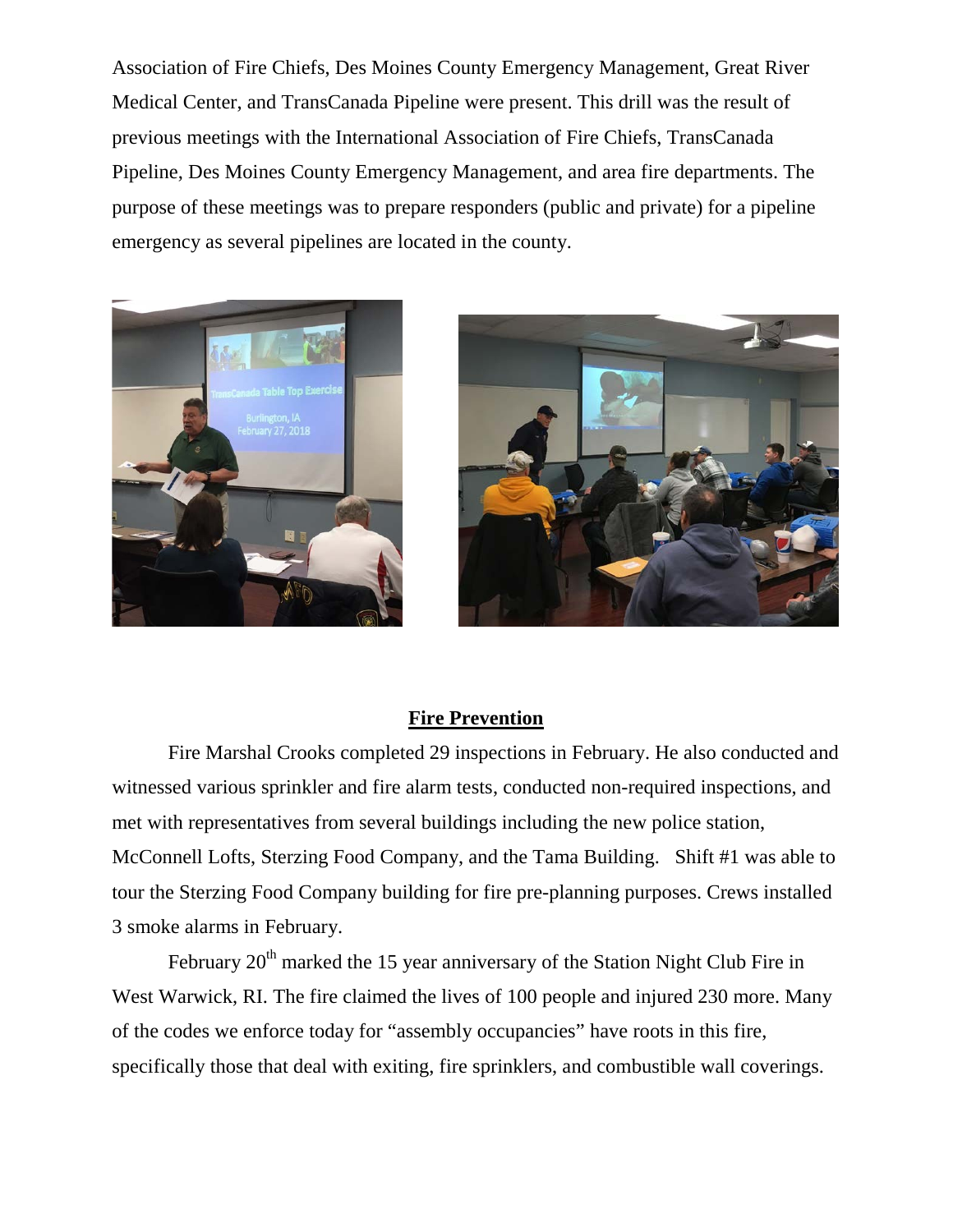### **Other Activities**

- Battalion Chief Workman and Chief Trexel attended the Des Moines County Firefighter's Association meeting which was held at Central Station.
- All ambulances passed the Illinois EMS inspection.
- Chief Trexel attended the Trauma Committee meeting at GRMC.
- Chief Trexel attended the Des Moines E911 Board meeting.

US fire statistics through March 9, 2018

- 660 civilians killed in residential structure fires including 6 in Iowa
- 10 firefighters died in the line of duty

Respectfully Submitted,

Matt Trexel

Fire Chief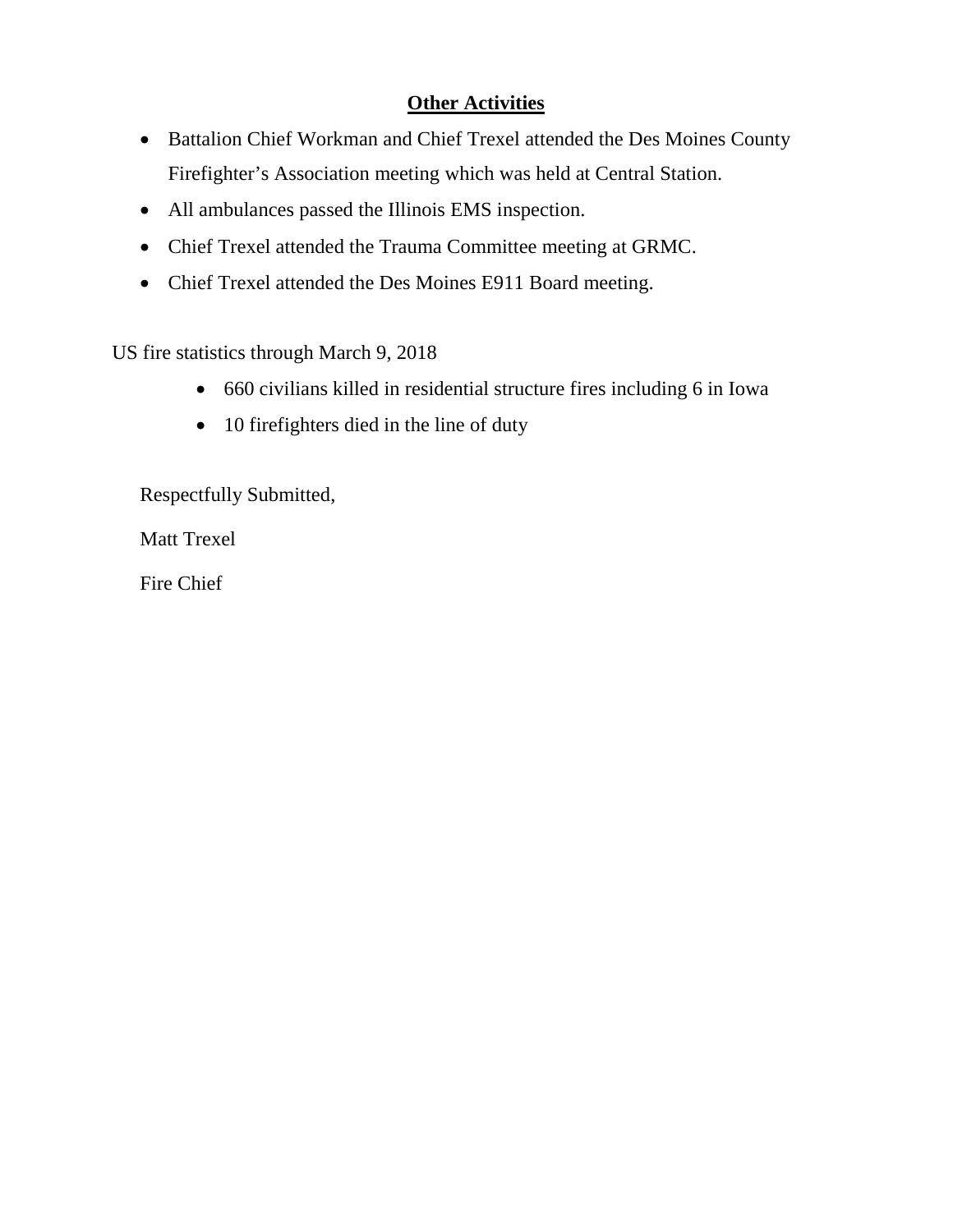Burlington, IA

This report was generated on 3/8/2018 7:50:26 AM

#### **Incident Statistics**

Start Date: 02/01/2018 | End Date: 02/28/2018

| <b>INCIDENT COUNT</b>                                                        |                     |                                     |                                     |         |                                              |
|------------------------------------------------------------------------------|---------------------|-------------------------------------|-------------------------------------|---------|----------------------------------------------|
| <b>INCIDENT TYPE</b>                                                         |                     | # INCIDENTS                         |                                     |         |                                              |
| <b>EMS</b>                                                                   |                     | 310                                 |                                     |         |                                              |
| <b>FIRE</b>                                                                  |                     |                                     | 68                                  |         |                                              |
|                                                                              | <b>TOTAL</b>        |                                     |                                     | 378     |                                              |
|                                                                              |                     |                                     | <b>TOTAL TRANSPORTS (N2 and N3)</b> |         |                                              |
| <b>APPARATUS</b>                                                             |                     | # of APPARATUS<br><b>TRANSPORTS</b> | # of PATIENT TRANSPORTS             |         | <b>TOTAL # of PATIENT</b><br><b>CONTACTS</b> |
| $\pmb{0}$                                                                    |                     | $\mathbf{0}$                        | $\pmb{0}$                           |         | $\mathbf{0}$                                 |
| 751                                                                          |                     | 95                                  | 126                                 |         | 127                                          |
| 752                                                                          |                     | 24                                  | 28                                  |         | 28                                           |
| 753                                                                          |                     | 60                                  | 80                                  |         | 80                                           |
| 754                                                                          |                     | $\mathbf{1}$                        | $\mathbf{3}$                        |         | 3                                            |
| 755                                                                          |                     | 56                                  | 75                                  |         | 75                                           |
| <b>TOTAL</b>                                                                 |                     | 236                                 | 312                                 |         | 313                                          |
| <b>PRE-INCIDENT VALUE</b>                                                    |                     |                                     | <b>LOSSES</b>                       |         |                                              |
|                                                                              | \$494,900.00        |                                     | \$81,000.00                         |         |                                              |
| <b>CO CHECKS</b>                                                             |                     |                                     |                                     |         |                                              |
| 424 - Carbon monoxide incident                                               |                     |                                     | $\mathbf{1}$                        |         |                                              |
| 746 - Carbon monoxide detector activation, no CO                             |                     |                                     | $\ensuremath{\mathsf{3}}$           |         |                                              |
| <b>TOTAL</b>                                                                 |                     |                                     | 4                                   |         |                                              |
|                                                                              |                     | <b>MUTUAL AID</b>                   |                                     |         |                                              |
| <b>Aid Type</b>                                                              |                     | <b>Total</b><br>$\sqrt{2}$          |                                     |         |                                              |
|                                                                              | <b>Aid Received</b> |                                     |                                     |         |                                              |
|                                                                              |                     |                                     | <b>OVERLAPPING CALLS</b>            |         |                                              |
|                                                                              | # OVERLAPPING       |                                     | % OVERLAPPING                       |         |                                              |
| 152<br>40.21                                                                 |                     |                                     |                                     |         |                                              |
| LIGHTS AND SIREN - AVERAGE RESPONSE TIME (Dispatch to Arrival)<br><b>EMS</b> |                     |                                     |                                     |         |                                              |
| <b>Station</b>                                                               |                     |                                     |                                     |         | <b>FIRE</b>                                  |
| Station 1                                                                    |                     | 0:06:31                             |                                     |         | 0:08:40                                      |
| <b>Station 2</b>                                                             |                     | 0:05:25                             |                                     |         | 0:06:16                                      |
| <b>Station 3 (Public Works)</b>                                              |                     | 0:08:21                             |                                     |         |                                              |
| Station 3 (WBFD)                                                             | 0:07:54             |                                     |                                     |         |                                              |
| <b>AVERAGE FOR ALL CALLS</b>                                                 |                     |                                     |                                     | 0:06:54 |                                              |

Only Reviewed Incidents included. CO Checks only includes Incident Types: 424, 736 and 734. # Apparatus Transports = # of incidents where apparatus transported. # Patient Transports = # of PCR with disposition "Treated, Transported by EMS". # Patient Contacts = # of PCR contacted by apparatus. This report now returns both NEMSIS 2 & 3 data as appropriate. The set of 2 set of 2 set of 2 set of 2 set of 2 set of 2 set of 2 set of 2 set of 2



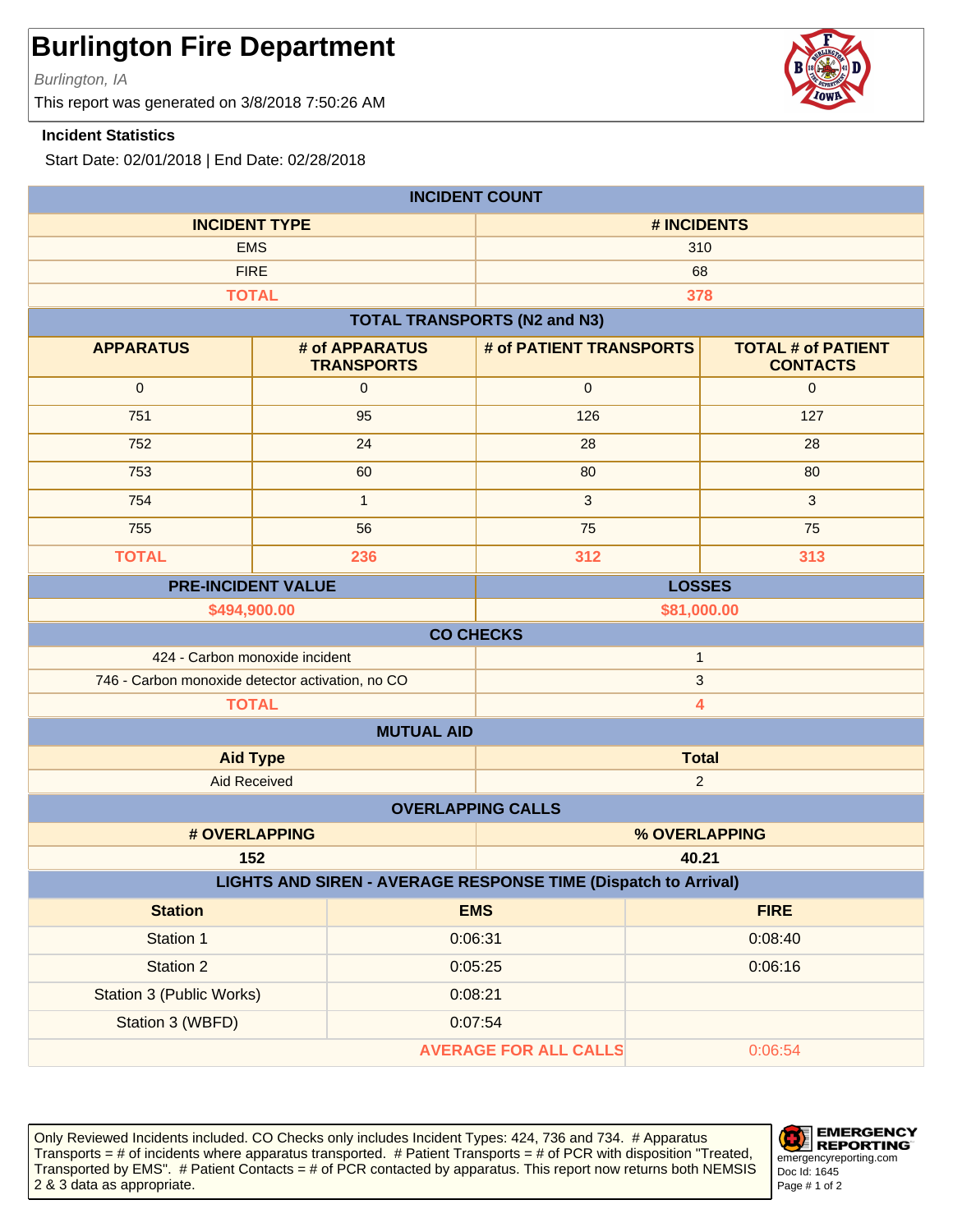| <b>LIGHTS AND SIREN - AVERAGE TURNOUT TIME (Dispatch to Enroute)</b> |         |            |                                      |
|----------------------------------------------------------------------|---------|------------|--------------------------------------|
| <b>Station</b>                                                       |         | <b>EMS</b> | <b>FIRE</b>                          |
| Station 1                                                            | 0:01:41 |            | 0:03:27                              |
| Station 2                                                            | 0:01:28 |            | 0:02:10                              |
| Station 3 (Public Works)                                             | 0:02:25 |            |                                      |
| Station 3 (WBFD)                                                     | 0:01:21 |            |                                      |
| <b>AVERAGE FOR ALL CALLS</b><br>0:01:56                              |         |            |                                      |
| <b>AGENCY</b>                                                        |         |            | <b>AVERAGE TIME ON SCENE (MM:SS)</b> |
| <b>Burlington Fire Department</b>                                    |         | 23:30      |                                      |

Only Reviewed Incidents included. CO Checks only includes Incident Types: 424, 736 and 734. # Apparatus Transports = # of incidents where apparatus transported. # Patient Transports = # of PCR with disposition "Treated, Transported by EMS". # Patient Contacts = # of PCR contacted by apparatus. This report now returns both NEMSIS 2 & 3 data as appropriate.

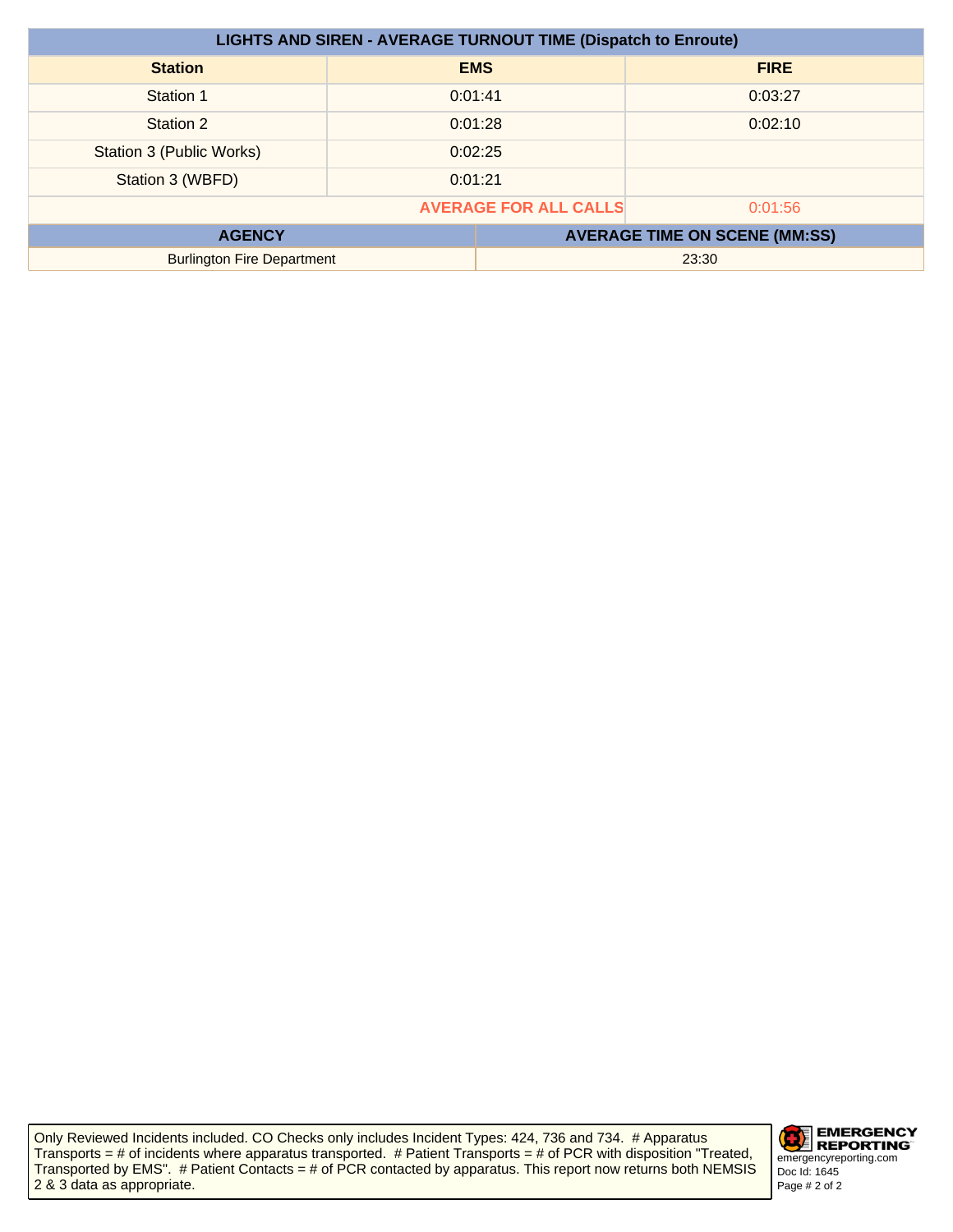Burlington, IA

This report was generated on 3/8/2018 9:03:15 AM



#### **Breakdown by Major Incident Types for Date Range**

Zone(s): All Zones | Start Date: 02/01/2018 | End Date: 02/28/2018



| <b>MAJOR INCIDENT TYPE</b>         | # INCIDENTS | % of TOTAL     |
|------------------------------------|-------------|----------------|
| <b>Fires</b>                       | 11          | 2.91%          |
| Rescue & Emergency Medical Service | 310         | 82.01%         |
| Hazardous Condition (No Fire)      | 5           | 1.32%          |
| Service Call                       | 17          | 4.50%          |
| Good Intent Call                   | 26          | 6.88%          |
| False Alarm & False Call           | 9           | 2.38%          |
| ΤΟΤΑL                              | 378         | <b>100.00%</b> |

Only REVIEWED incidents included. Summary results for a major incident type are not displayed if the count is zero.

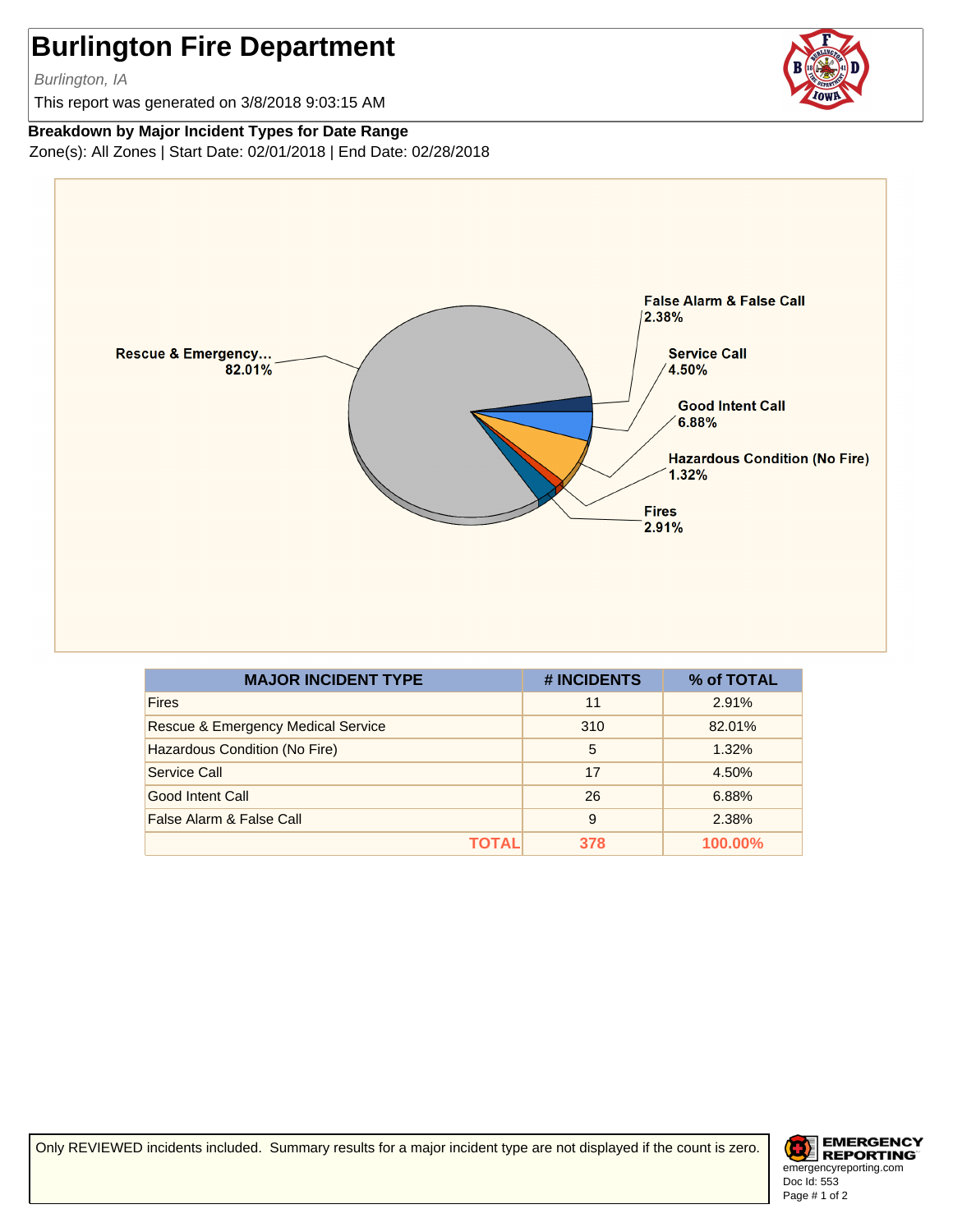| <b>Detailed Breakdown by Incident Type</b>               |                |            |  |
|----------------------------------------------------------|----------------|------------|--|
| <b>INCIDENT TYPE</b>                                     | # INCIDENTS    | % of TOTAL |  |
| 111 - Building fire                                      | 4              | 1.06%      |  |
| 113 - Cooking fire, confined to container                | 2              | 0.53%      |  |
| 118 - Trash or rubbish fire, contained                   | 1              | 0.26%      |  |
| 141 - Forest, woods or wildland fire                     | 1              | 0.26%      |  |
| 143 - Grass fire                                         | 1              | 0.26%      |  |
| 151 - Outside rubbish, trash or waste fire               | $\overline{2}$ | 0.53%      |  |
| 321 - EMS call, excluding vehicle accident with injury   | 299            | 79.10%     |  |
| 322 - Motor vehicle accident with injuries               | $\overline{7}$ | 1.85%      |  |
| 323 - Motor vehicle/pedestrian accident (MV Ped)         | 1              | 0.26%      |  |
| 324 - Motor vehicle accident with no injuries.           | 3              | 0.79%      |  |
| 412 - Gas leak (natural gas or LPG)                      | 1              | 0.26%      |  |
| 424 - Carbon monoxide incident                           | 1              | 0.26%      |  |
| 442 - Overheated motor                                   | 1              | 0.26%      |  |
| 443 - Breakdown of light ballast                         | 1              | 0.26%      |  |
| 445 - Arcing, shorted electrical equipment               | $\mathbf{1}$   | 0.26%      |  |
| 531 - Smoke or odor removal                              | $\overline{2}$ | 0.53%      |  |
| 551 - Assist police or other governmental agency         | 2              | 0.53%      |  |
| 553 - Public service                                     | 9              | 2.38%      |  |
| 561 - Unauthorized burning                               | $\overline{4}$ | 1.06%      |  |
| 611 - Dispatched & cancelled en route                    | 15             | 3.97%      |  |
| 622 - No incident found on arrival at dispatch address   | 9              | 2.38%      |  |
| 651 - Smoke scare, odor of smoke                         | $\overline{2}$ | 0.53%      |  |
| 731 - Sprinkler activation due to malfunction            | 1              | 0.26%      |  |
| 733 - Smoke detector activation due to malfunction       | 1              | 0.26%      |  |
| 735 - Alarm system sounded due to malfunction            | 1              | 0.26%      |  |
| 743 - Smoke detector activation, no fire - unintentional | 1              | 0.26%      |  |
| 745 - Alarm system activation, no fire - unintentional   | 2              | 0.53%      |  |
| 746 - Carbon monoxide detector activation, no CO         | 3              | 0.79%      |  |
| <b>TOTAL INCIDENTS:</b>                                  | 378            | 100.00%    |  |

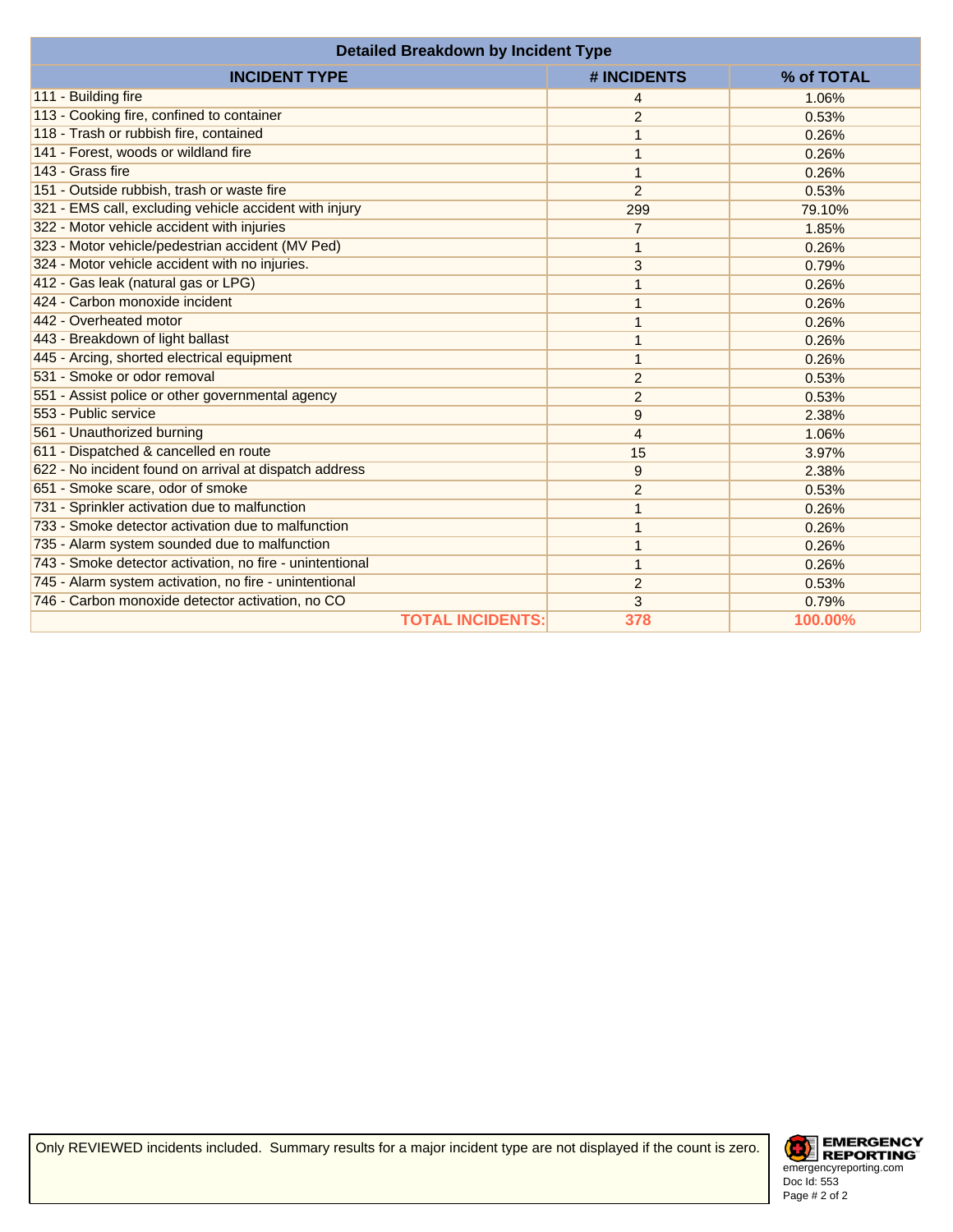Burlington, IA

This report was generated on 3/8/2018 9:06:16 AM

#### **Count of Incidents by Incident Type per Zone**

Incident Status: Reviewed | Start Date: 02/01/2018 | End Date: 02/28/2018



| <b>INCIDENT TYPE</b>                                     | # INCIDENTS    | % of TOTAL |
|----------------------------------------------------------|----------------|------------|
| <b>C-Burlington - City of Burlington</b>                 |                |            |
| 111 - Building fire                                      | 3              | 0.79%      |
| 113 - Cooking fire, confined to container                | $\overline{2}$ | 0.53%      |
| 151 - Outside rubbish, trash or waste fire               | 1              | 0.26%      |
| 321 - EMS call, excluding vehicle accident with injury   | 212            | 56.08%     |
| 322 - Motor vehicle accident with injuries               | 5              | 1.32%      |
| 323 - Motor vehicle/pedestrian accident (MV Ped)         | 1              | 0.26%      |
| 324 - Motor vehicle accident with no injuries.           | 3              | 0.79%      |
| 442 - Overheated motor                                   | 1              | 0.26%      |
| 443 - Breakdown of light ballast                         | 1              | 0.26%      |
| 445 - Arcing, shorted electrical equipment               | 1              | 0.26%      |
| 531 - Smoke or odor removal                              | 1              | 0.26%      |
| 551 - Assist police or other governmental agency         | $\overline{2}$ | 0.53%      |
| 553 - Public service                                     | 9              | 2.38%      |
| 561 - Unauthorized burning                               | 4              | 1.06%      |
| 611 - Dispatched & cancelled en route                    | 5              | 1.32%      |
| 622 - No incident found on arrival at dispatch address   | 9              | 2.38%      |
| 651 - Smoke scare, odor of smoke                         | $\overline{2}$ | 0.53%      |
| 731 - Sprinkler activation due to malfunction            | 1              | 0.26%      |
| 733 - Smoke detector activation due to malfunction       | 1              | 0.26%      |
| 735 - Alarm system sounded due to malfunction            | 1              | 0.26%      |
| 743 - Smoke detector activation, no fire - unintentional | 1              | 0.26%      |
| 745 - Alarm system activation, no fire - unintentional   | 2              | 0.53%      |
| 746 - Carbon monoxide detector activation, no CO         | 3              | 0.79%      |
| Zone: C-Burlington - City of Burlington Total Incident:  | 271            | 71.69%     |
| <b>C-Danville - City of Danville</b>                     |                |            |
| 321 - EMS call, excluding vehicle accident with injury   | 10             | 2.65%      |
| Zone: C-Danville - City of Danville Total Incident:      | 10             | 2.65%      |

Report shows count of incidents for Status selected.



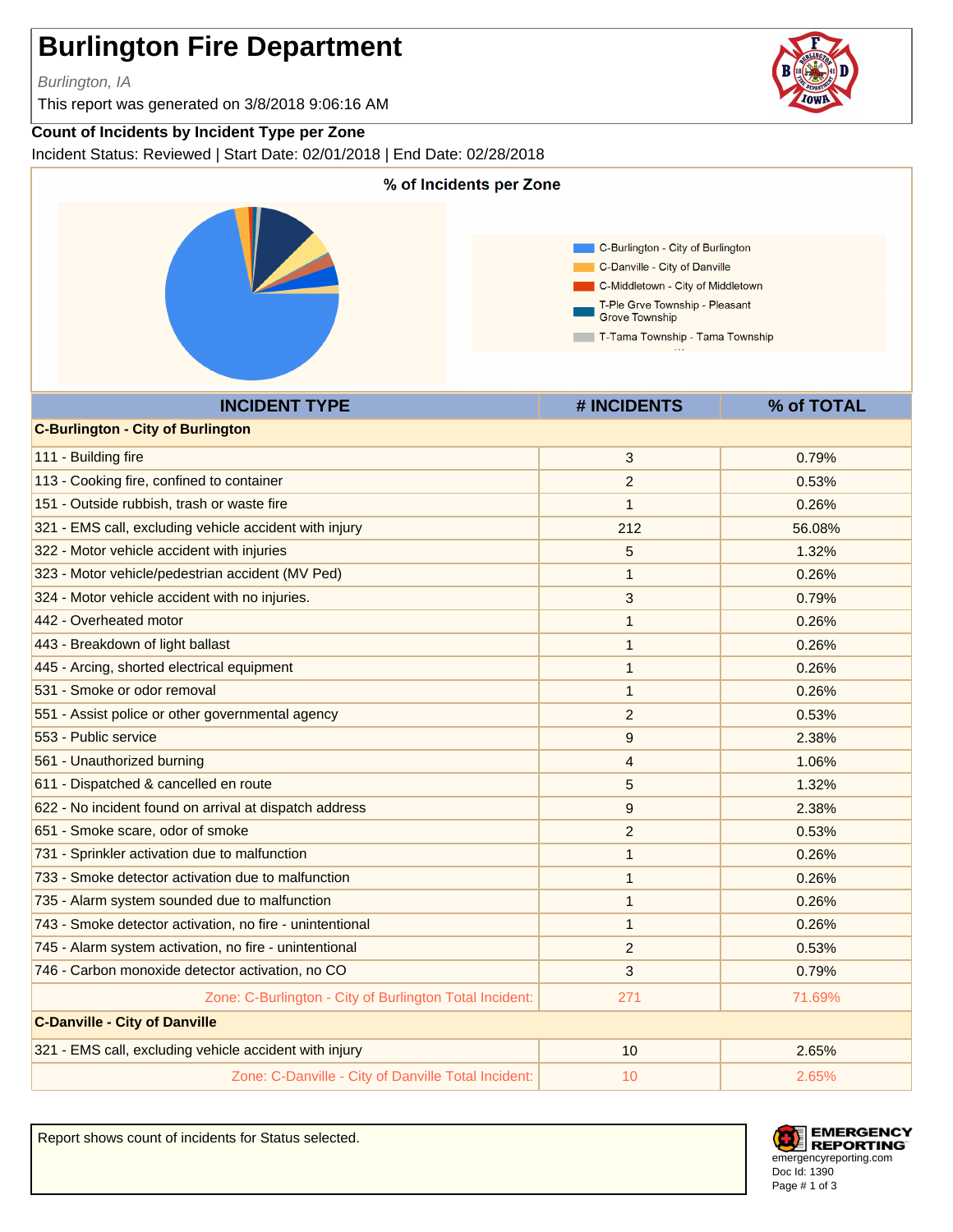| <b>INCIDENT TYPE</b>                                                | # INCIDENTS    | % of TOTAL |
|---------------------------------------------------------------------|----------------|------------|
| <b>C-Middletown - City of Middletown</b>                            |                |            |
| 321 - EMS call, excluding vehicle accident with injury              | 3              | 0.79%      |
| Zone: C-Middletown - City of Middletown Total Incident:             | 3              | 0.79%      |
| <b>C-West Burlington - City of West Burlington</b>                  |                |            |
| 321 - EMS call, excluding vehicle accident with injury              | 39             | 10.32%     |
| 611 - Dispatched & cancelled en route                               | $\overline{2}$ | 0.53%      |
| Zone: C-West Burlington - City of West Burlington Total Incident:   | 41             | 10.85%     |
| <b>Henderson - Henderson County</b>                                 |                |            |
| 321 - EMS call, excluding vehicle accident with injury              | 13             | 3.44%      |
| 322 - Motor vehicle accident with injuries                          | 1              | 0.26%      |
| 611 - Dispatched & cancelled en route                               | 3              | 0.79%      |
| Zone: Henderson - Henderson County Total Incident:                  | 17             | 4.50%      |
| <b>Out of County - Out of County</b>                                |                |            |
| 611 - Dispatched & cancelled en route                               | $\mathbf{1}$   | 0.26%      |
| Zone: Out of County - Out of County Total Incident:                 | 1              | 0.26%      |
| T-Con Township - Concordia Township                                 |                |            |
| 321 - EMS call, excluding vehicle accident with injury              | 8              | 2.12%      |
| 611 - Dispatched & cancelled en route                               | 1              | 0.26%      |
| Zone: T-Con Township - Concordia Township Total Incident:           | 9              | 2.38%      |
| <b>T-Fit Riv Township - Flint River Township</b>                    |                |            |
| 118 - Trash or rubbish fire, contained                              | $\mathbf{1}$   | 0.26%      |
| 141 - Forest, woods or wildland fire                                | 1              | 0.26%      |
| 321 - EMS call, excluding vehicle accident with injury              | 8              | 2.12%      |
| 424 - Carbon monoxide incident                                      | 1              | 0.26%      |
| 531 - Smoke or odor removal                                         | $\mathbf{1}$   | 0.26%      |
| 611 - Dispatched & cancelled en route                               | $\overline{2}$ | 0.53%      |
| Zone: T-Flt Riv Township - Flint River Township Total Incident:     | 14             | 3.70%      |
| T-Ple Grve Township - Pleasant Grove Township                       |                |            |
| 321 - EMS call, excluding vehicle accident with injury              | $\overline{2}$ | 0.53%      |
| 611 - Dispatched & cancelled en route                               | $\mathbf{1}$   | 0.26%      |
| Zone: T-Ple Grve Township - Pleasant Grove Township Total Incident: | 3              | 0.79%      |
| T-Tama Township - Tama Township                                     |                |            |
| 321 - EMS call, excluding vehicle accident with injury              | $\overline{2}$ | 0.53%      |
| 412 - Gas leak (natural gas or LPG)                                 | 1              | 0.26%      |
| Zone: T-Tama Township - Tama Township Total Incident                | 3              | 0.79%      |
| <b>T-Union Township - Union Township</b>                            |                |            |
| 111 - Building fire                                                 | $\mathbf{1}$   | 0.26%      |
| 143 - Grass fire                                                    | $\mathbf{1}$   | 0.26%      |
| 151 - Outside rubbish, trash or waste fire                          | $\mathbf{1}$   | 0.26%      |
| 321 - EMS call, excluding vehicle accident with injury              | $\overline{c}$ | 0.53%      |
| 322 - Motor vehicle accident with injuries                          | $\mathbf{1}$   | 0.26%      |

Report shows count of incidents for Status selected.

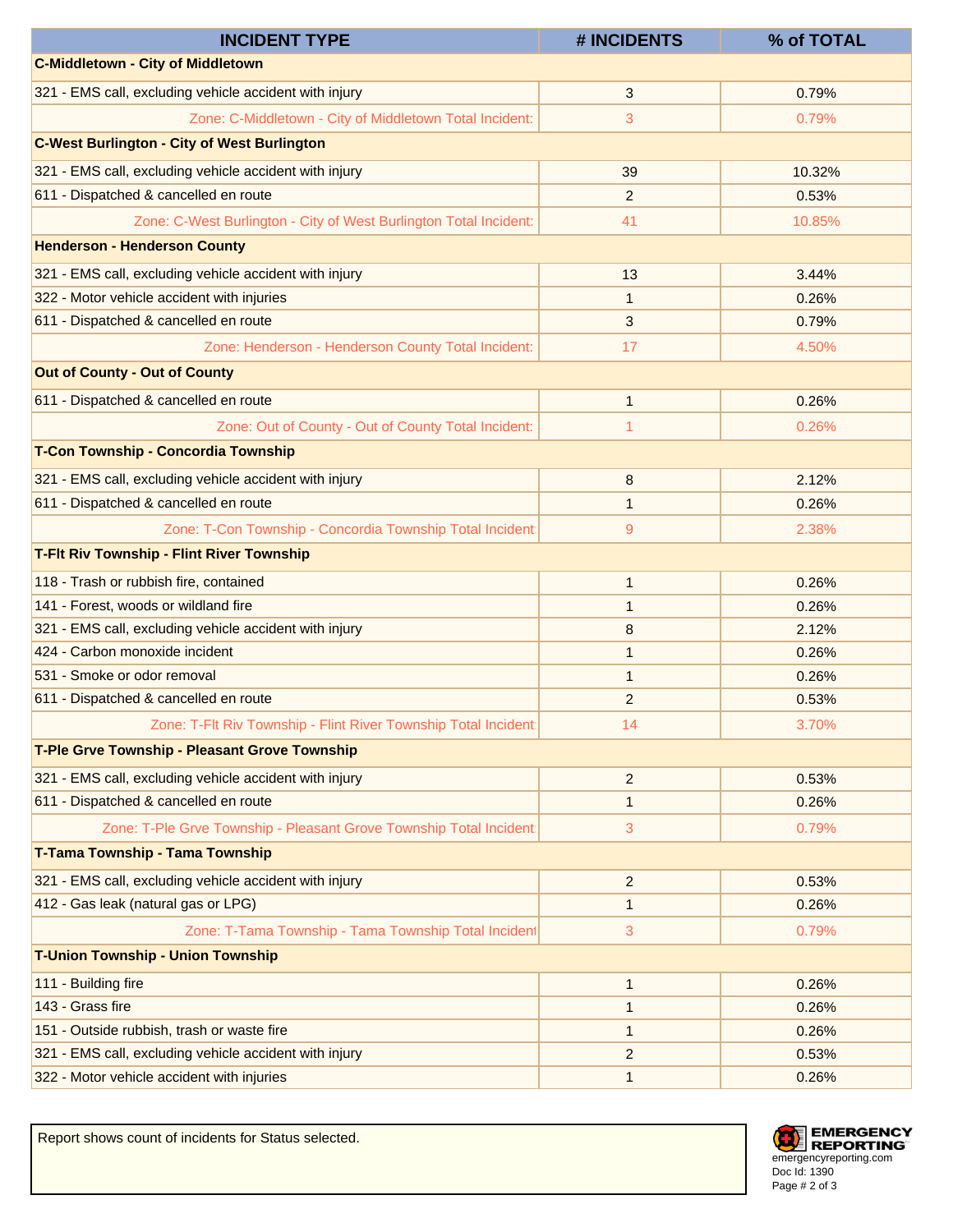| <b>INCIDENT TYPE</b>                                    | # INCIDENTS | % of TOTAL |
|---------------------------------------------------------|-------------|------------|
| Zone: T-Union Township - Union Township Total Incident: |             | $1.59\%$   |
| <b>TOTAL INCIDENTS FOR AII ZONES:</b>                   | 378         | 100%       |



Report shows count of incidents for Status selected.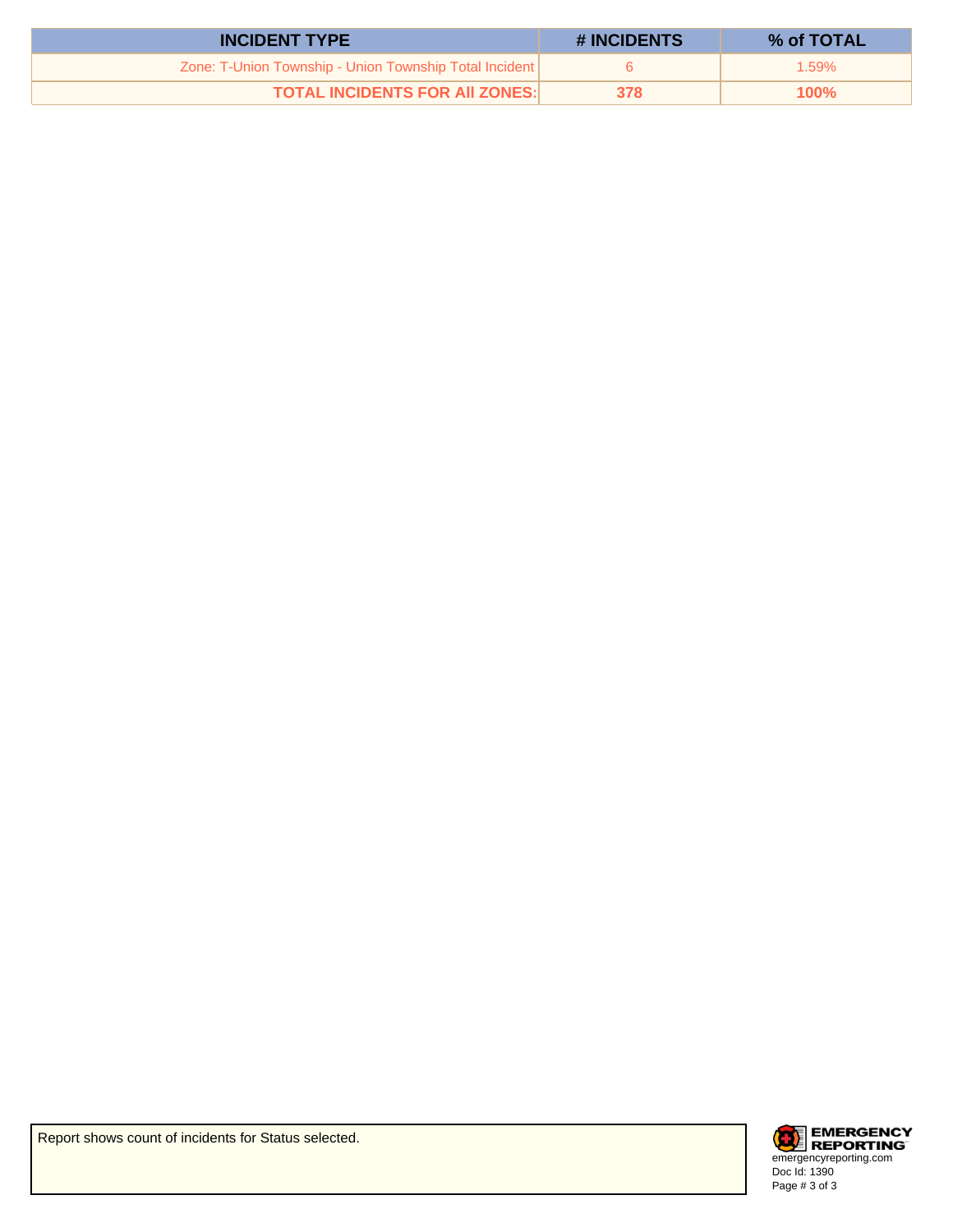Burlington, IA

This report was generated on 3/8/2018 9:09:07 AM



**Incident Count per Complaint Reported by Dispatch for Date Range (NEMSIS 3 Incidents Only)** Start Date: 02/01/2018 | End Date: 02/28/2018

| <b>COMPLAINT REPORTED BY DISPATCH</b>                           | # INCIDENTS    |
|-----------------------------------------------------------------|----------------|
| <b>Abdominal Pain/Problems</b>                                  | 8              |
| <b>Allergic Reaction/Stings</b>                                 | $\overline{1}$ |
| <b>Assault</b>                                                  | $\overline{2}$ |
| <b>Back Pain (Non-Traumatic)</b>                                | 6              |
| <b>Breathing Problem</b>                                        | 38             |
| <b>Burns/Explosion</b>                                          | 1              |
| Cardiac Arrest/Death                                            | 3              |
| <b>Chest Pain (Non-Traumatic)</b>                               | 19             |
| Choking                                                         | 1              |
| <b>Convulsions/Seizure</b>                                      | 8              |
| <b>Diabetic Problem</b>                                         | 3              |
| Falls                                                           | 74             |
| Headache                                                        | 3              |
| <b>Heart Problems/AICD</b>                                      | 3              |
| <b>Heat/Cold Exposure</b>                                       | $\overline{1}$ |
| Hemorrhage/Laceration                                           | 4              |
| <b>Medical Alarm</b>                                            | $\overline{1}$ |
| No Other Appropriate Choice                                     | 20             |
| Overdose/Poisoning/Ingestion                                    | 3              |
| Psychiatric Problem/Abnormal<br><b>Behavior/Suicide Attempt</b> | 8              |
| <b>Sick Person</b>                                              | 26             |
| <b>Stab/Gunshot Wound/Penetrating Trauma</b>                    | 1              |
| Stroke/CVA                                                      | 6              |
| <b>Traffic/Transportation Incident</b>                          | 10             |
| Transfer/Interfacility/Palliative Care                          | 10             |
| <b>Traumatic Injury</b>                                         | 11             |
| Unconscious/Fainting/Near-Fainting                              | 27             |
| Unknown Problem/Person Down                                     | 9              |
| <b>Well Person Check</b>                                        | $\overline{2}$ |

Incidents included must be NEMSIS 3 and either Complete or Reviewed. COMPLAINT REPORTED BY DISPATCH is recorded on Basic Info 5. If looking for NEMSIS 2 Incidents, refer to Report #1041.

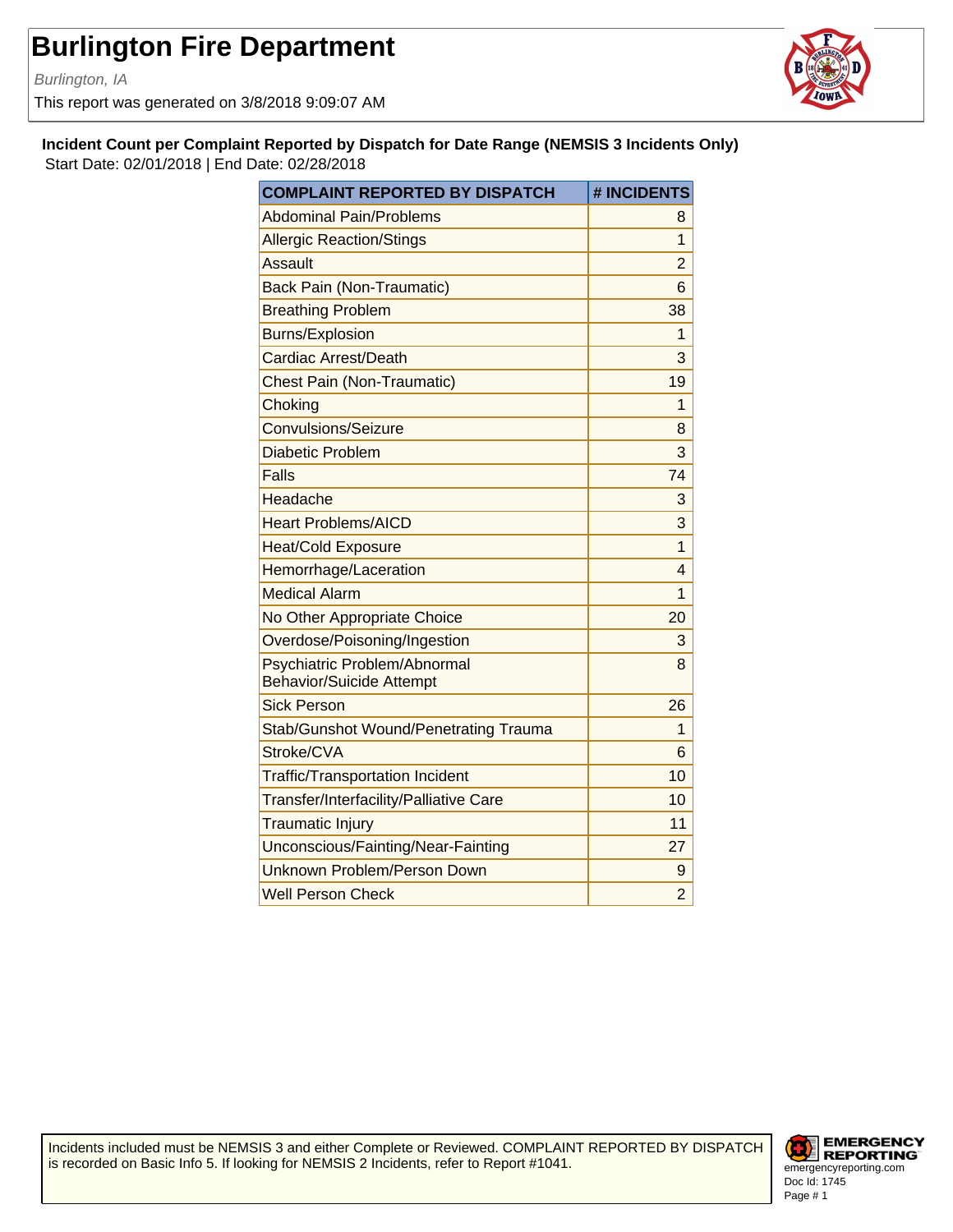Burlington, IA

This report was generated on 3/8/2018 9:44:33 AM

#### **Average Response Time for Zone for Date Range**

Zone: All Zones | Start Date: 02/01/2018 | End Date: 02/28/2018

| <b>Zone Title</b>                             | <b>AVERAGE RESPONSE TIME in minutes</b><br>(Dispatch to Arrived) |
|-----------------------------------------------|------------------------------------------------------------------|
| Henderson - Henderson County                  | 16.38                                                            |
| T-Ple Grve Township - Pleasant Grove Township | 14.89                                                            |
| T-FIt Riv Township - Flint River Township     | 13.77                                                            |
| C-Danville - City of Danville                 | 13.08                                                            |
| C-Middletown - City of Middletown             | 11.90                                                            |
| T-Union Township - Union Township             | 10.67                                                            |
| T-Tama Township - Tama Township               | 7.82                                                             |
| T-Con Township - Concordia Township           | 6.45                                                             |
| C-West Burlington - City of West Burlington   | 5.80                                                             |
| C-Burlington - City of Burlington             | 5.51                                                             |

Only REVIEWED incidents included This report shows the time in decimal format. Excludes "Cancelled" apparatus.